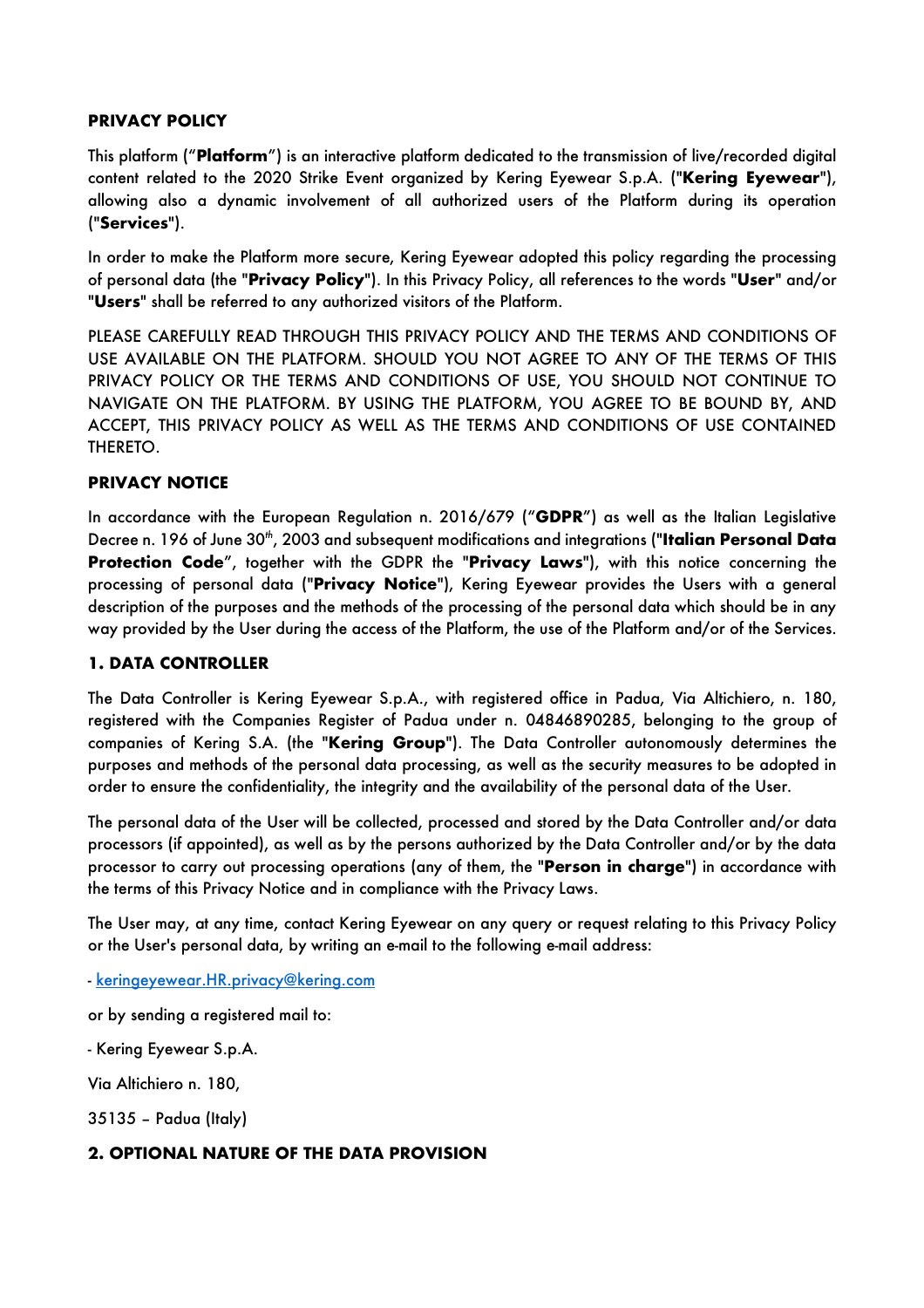The User is free to provide Kering Eyewear with its personal data. It is understood that the refusal of the User to provide Kering Eyewear with the data marked with (\*) symbol may prevent the Users from accessing the Platform and using the services for which the data are requested.

# **3. TYPE OF PROCESSED DATA**

Kering Eyewear, the Person in Charge and the data processor, if any, are entitled to collect, process and store, in compliance with the Privacy Laws, the following types of personal data:

## - **Data collected during the Platform surfing**

During their normal execution, the information systems and the software procedures used for the Platform may lead to the collection of some information. Such information is collected not for the purpose for it to be associated to the Users but such information, as per their nature, may allow the identification of the Users where elaborated or associated with data owned by third parties.

By way of example, the domain name IP addresses of the devices used by the User for visiting/accessing the Platform, the web-pages of the Platform visited by the User, the domain name and the website addresses from which the User accessed the Platform, the Uniform Resource Identifier (URL) address of the requested sources, the time of the request, the method used for submitting the request to the web server, the size of the file obtained in reply, the numeric code indicating the status of the reply given by the web server and the other parameters relating to the browser and/or to the operating system and/or to the informatics environment used by the User are included in this category of data.

The abovementioned data are used in order to obtain statistical anonymous information about the use of the Platform and to verify the correct functioning of the Platform during the surfing.

The aforementioned data could (also) be used in order to (i) prevent any misuse in using the Platform and/or (ii) ascertain liability in the event of cybercrimes occurred to prejudice the Platform.

### - **Data collected during the registration process**

By providing its personal data in the Platform registration process, the User agrees that Kering Eyewear, the Person in Charge and/or the data processor, if any, may also collect, process, disclose (including transfer overseas, where required) and store some information and/or personal data provided by the Users during the Platform registration process: (i) name and surname; and (ii) e-mail address. Additional personal data may be contained in communications sent by the User to Kering Eyewear, for example to report a problem or to submit queries, concerns or comments regarding the Platform or its content. Such information and/or personal data will be processed in compliance with the Privacy Laws, for the purposes listed below.

### **4. PURPOSES OF THE PROCESSING**

The personal data provided by the User during the registration process will be processed, depending on their type, for all or some of the following purposes:

a) To identify the visitor to the Platform.

b) To provide the User with the Services and information offered through the Platform.

c) To contact the User, at the addresses provided during the registration, in order to ask for the confirmation and/or the updating of the information and/or the data already collected by Kering Eyewear or to correspond with Users to resolve their queries or complaints.

d) To maintain and provide the technical assistance which is necessary for providing the Services connected with the use of the Platform.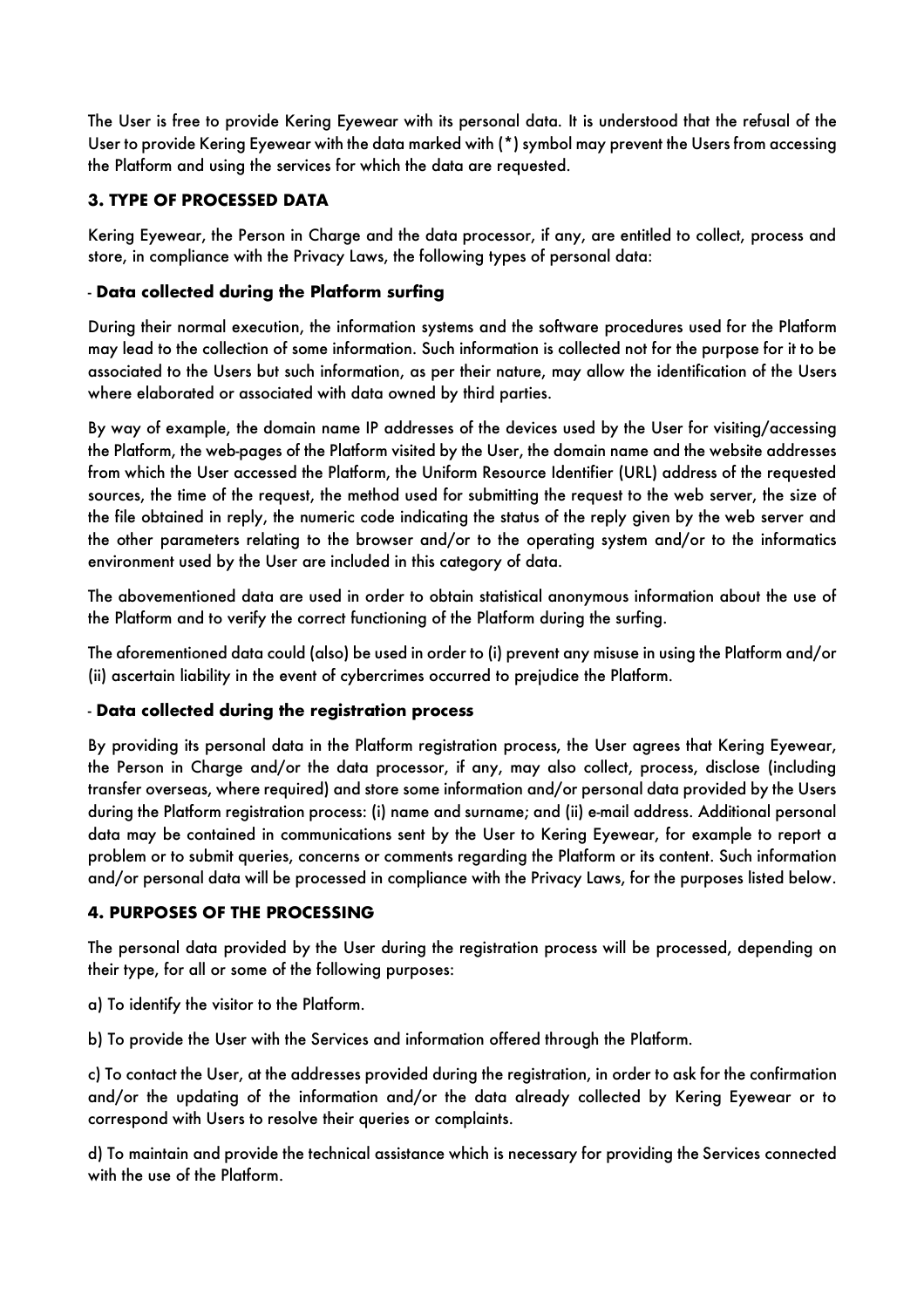e) To improve the quality and the structure of the Platform.

## **5. PROCESSING METHODS AND SECURITY SYSTEMS**

All personal data are processed and stored with mechanized tools, for no longer than is strictly necessary for the purposes for which the data have been collected and, in any case, in compliance with the applicable law.

In compliance with the applicable law, specific security measures have been adopted in order to prevent the loss, the destruction and the crushing of the collected data, as well as any unlawful and/or non-correct uses of the data and any not authorized access.

The personal data may be collected in the Users' country and subsequently transferred and/or stored to another country where Kering Eyewear or other companies of Kering Group or its vendors have their servers. This transfer is done in accordance with applicable law for the purposes set out in this Privacy Policy. The local privacy and data protection laws in those countries may not be equivalent to the privacy and data protection laws in the Users' country of residence. Kering Eyewear will take specific measures to ensure the Users' personal data is treated securely and in accordance with this Privacy Policy wherever in the world it may be transferred.

# **6. ENTITIES TO WHICH THE DATA MAY BE COMMUNICATED**

For the purposes set forth herein, and in order to ensure the correct and regular performance of the Services, the personal data of the User may be communicated to third parties other than Kering Eyewear, including the following:

a) other companies of Kering Group;

b) data processors, if appointed by Data Controller;

c) individuals, even outside Kering Eyewear's organization, should they be self-employees, employees, of counsels or anyway authorized person, appointed by Data Controller or by the data processor, if any, to collect, elaborate and use the personal data of the User;

d) professional firms and/or companies providing assistance and consulting activities also for the company organization control (administrative, legal, accounting and financial matters);

e) companies contractually linked to Kering Eyewear or third parties suppliers to which the communication of the personal data of the User is necessary for the services provided by Kering Eyewear through the Platform;

f) public administration or entities in order to verify the compliance with civil and/or tax duties;

g) banks and credit and/or insurance institutions to carry out economics or insurance activities;

h) any competent law enforcement body, regulatory, government agency, court or other third party where the disclosure is necessary (i) as a matter of applicable law or regulation; (ii) to exercise, establish or defend our legal rights; or (iii) to protect the User's interests or those of any other person.

It is understood that the collected personal data may be communicated also in case of mergers and acquisitions transaction or in the event of sale of the company and/or the relative assets, as well as in the circumstance of winding up, failure, bankruptcy or any other similar circumstance in which case the personal data will be transferred as part of the assets of Kering Eyewear. Should any of the above circumstances occur, the User will be properly informed as described in "Changes to this Privacy Policy" section.

### **7. RIGHTS OF THE USER**